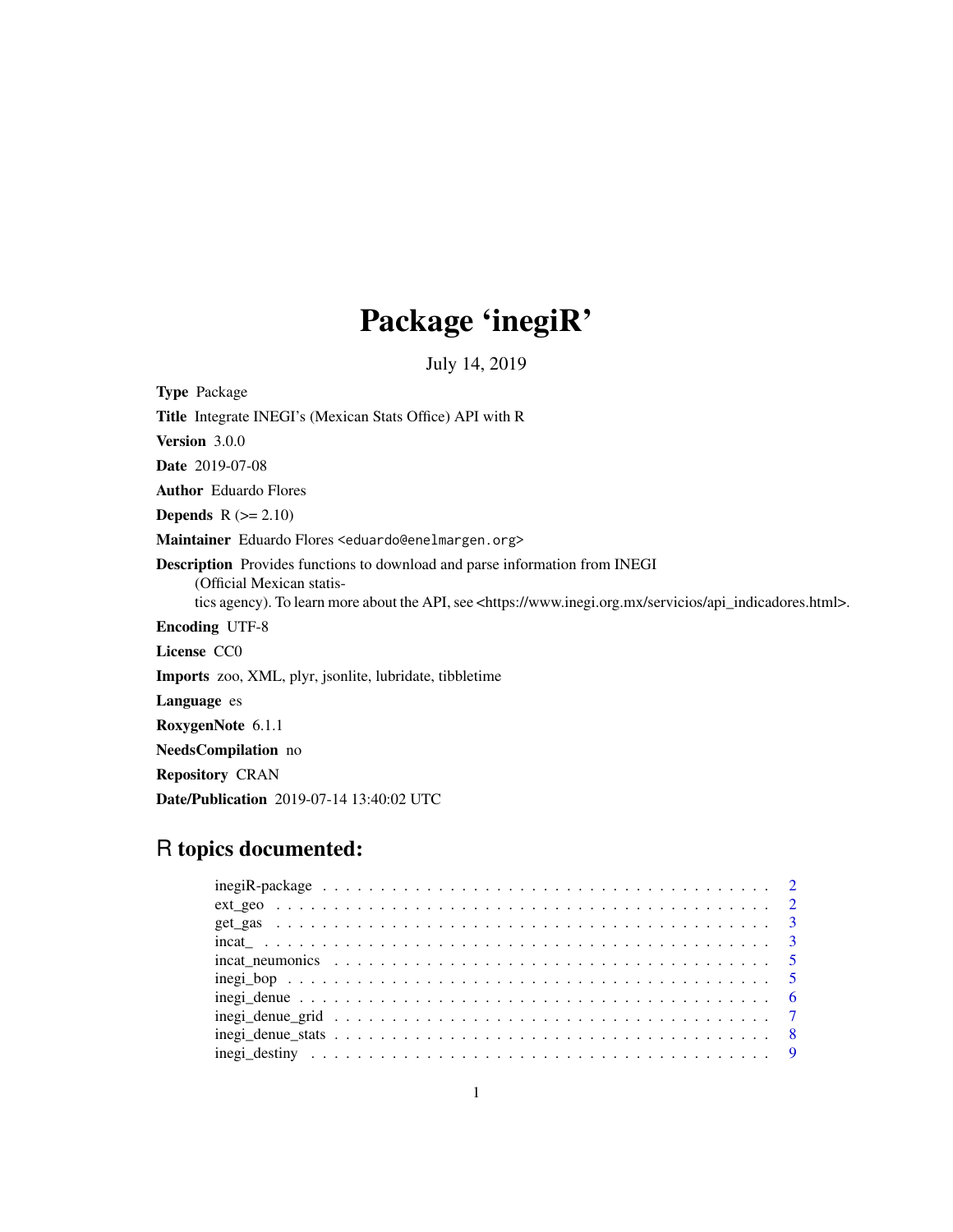#### <span id="page-1-0"></span>2 ext\_geo

| Index |                                                                                                                         |  |
|-------|-------------------------------------------------------------------------------------------------------------------------|--|
|       |                                                                                                                         |  |
|       |                                                                                                                         |  |
|       |                                                                                                                         |  |
|       |                                                                                                                         |  |
|       |                                                                                                                         |  |
|       | $inegi\_series\_multiple \ldots \ldots \ldots \ldots \ldots \ldots \ldots \ldots \ldots \ldots \ldots \ldots \ldots 14$ |  |
|       |                                                                                                                         |  |
|       |                                                                                                                         |  |
|       |                                                                                                                         |  |
|       |                                                                                                                         |  |

inegiR-package *Integrate INEGI's (Mexican Stats Office) API with R*

#### Description

Provides functions to download and parse information from INEGI (Official Mexican statistics agency).

#### Details

| Package: | inegiR     |
|----------|------------|
| Type:    | Package    |
| Version: | 2.0        |
| Date:    | 2018-03-27 |

#### Author(s)

Eduardo Flores <eduardo@enelmargen.org>

#### References

The INEGI API can be found here: http://www.inegi.org.mx/desarrolladores/indicadores/apiindicadores.aspx

ext\_geo *Extracts INEGI GeoJSON*

#### Description

Helper function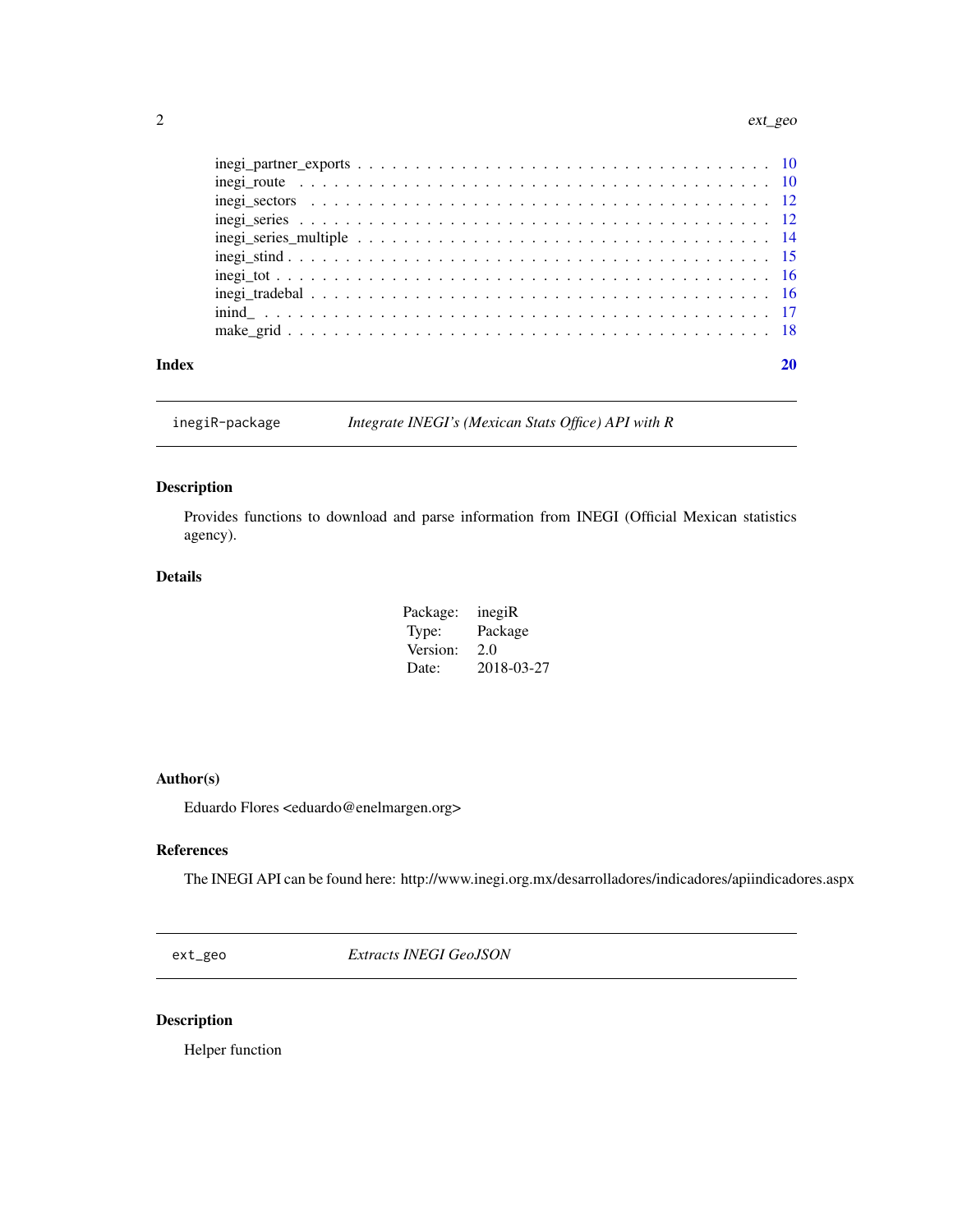#### <span id="page-2-0"></span>get\_gas 3

#### Usage

ext\_geo(x)

#### Arguments

x GeoJSON description

#### Value

Data.frame

#### get\_gas *Gets gas cost from INEGI API*

#### Description

Helper function

#### Usage

get\_gas(token, onlyPremium = FALSE)

#### Arguments

| token       | Sakbe API token supplied by INEGI |
|-------------|-----------------------------------|
| onlyPremium | Only export premium price         |

#### Value

data.frame

incat\_ *Get INEGI Catalogs*

#### Description

Allows you to download the catalogs of frequencies, sources, notes, topics and indicator names. Called in the background in some functions.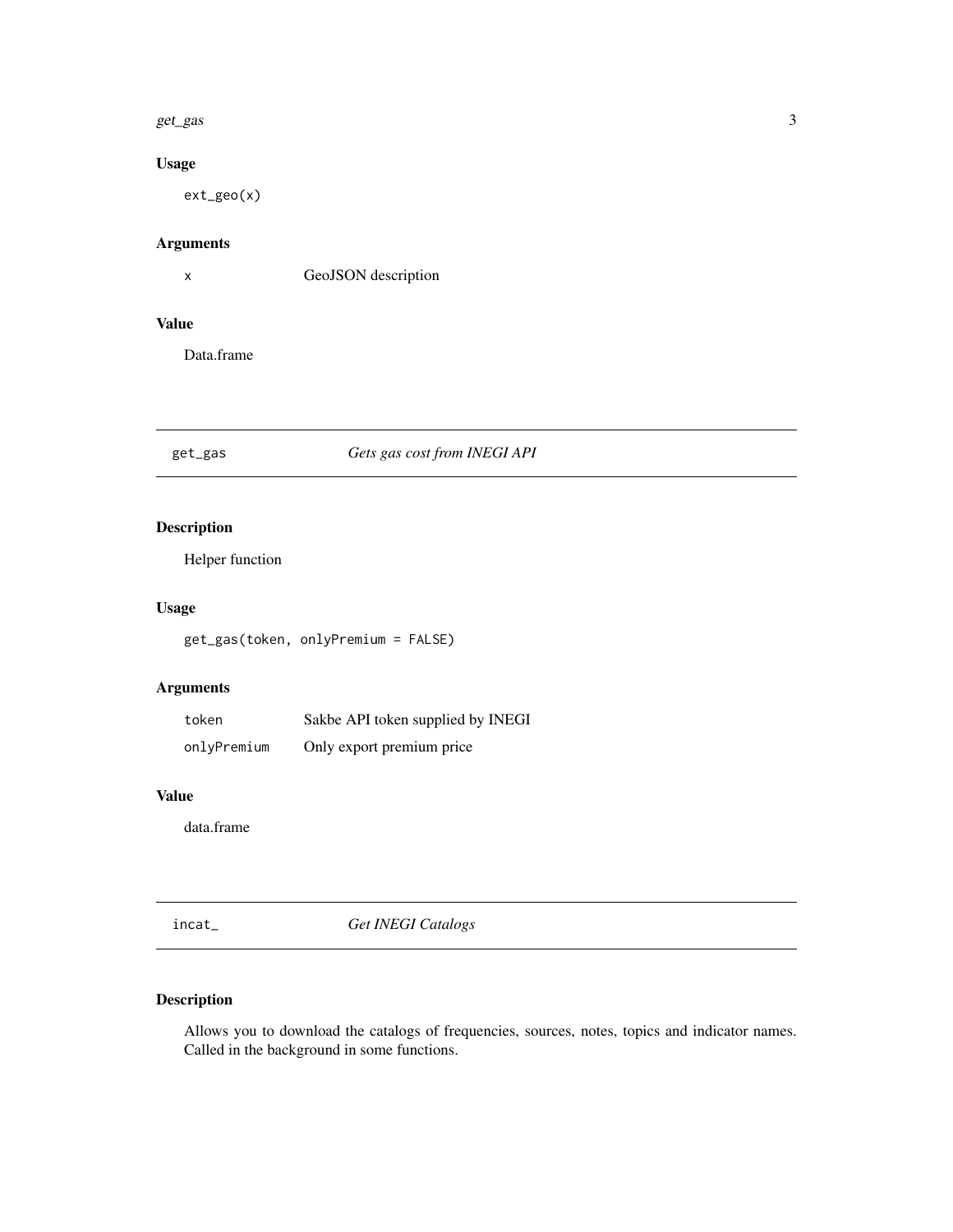#### Usage

```
incat_freq(token, id = NULL)
incat_source(token, id = NULL)
incat_notes(token, id = NULL)
incat_topic(token, id = NULL)
incat_indicator(token, id = NULL)
```
#### Arguments

| token | <b>INEGI API</b> token                              |
|-------|-----------------------------------------------------|
| id    | Optional id. If NULL, will download entire catalog. |

### Value

data.frame

#### Author(s)

Eduardo Flores

#### Examples

```
# Get the corresponding frequency for frequency id #8 (monthly)
## Not run:
token <- "webservice token"
incat_freq(token, id = "8")
## End(Not run)
# Get all of the note descriptions
## Not run:
token <- "webservice token"
incat_notes(token)
## End(Not run)
#' # Get all of the sources descriptions
## Not run:
token <- "webservice token"
incat_source(token)
```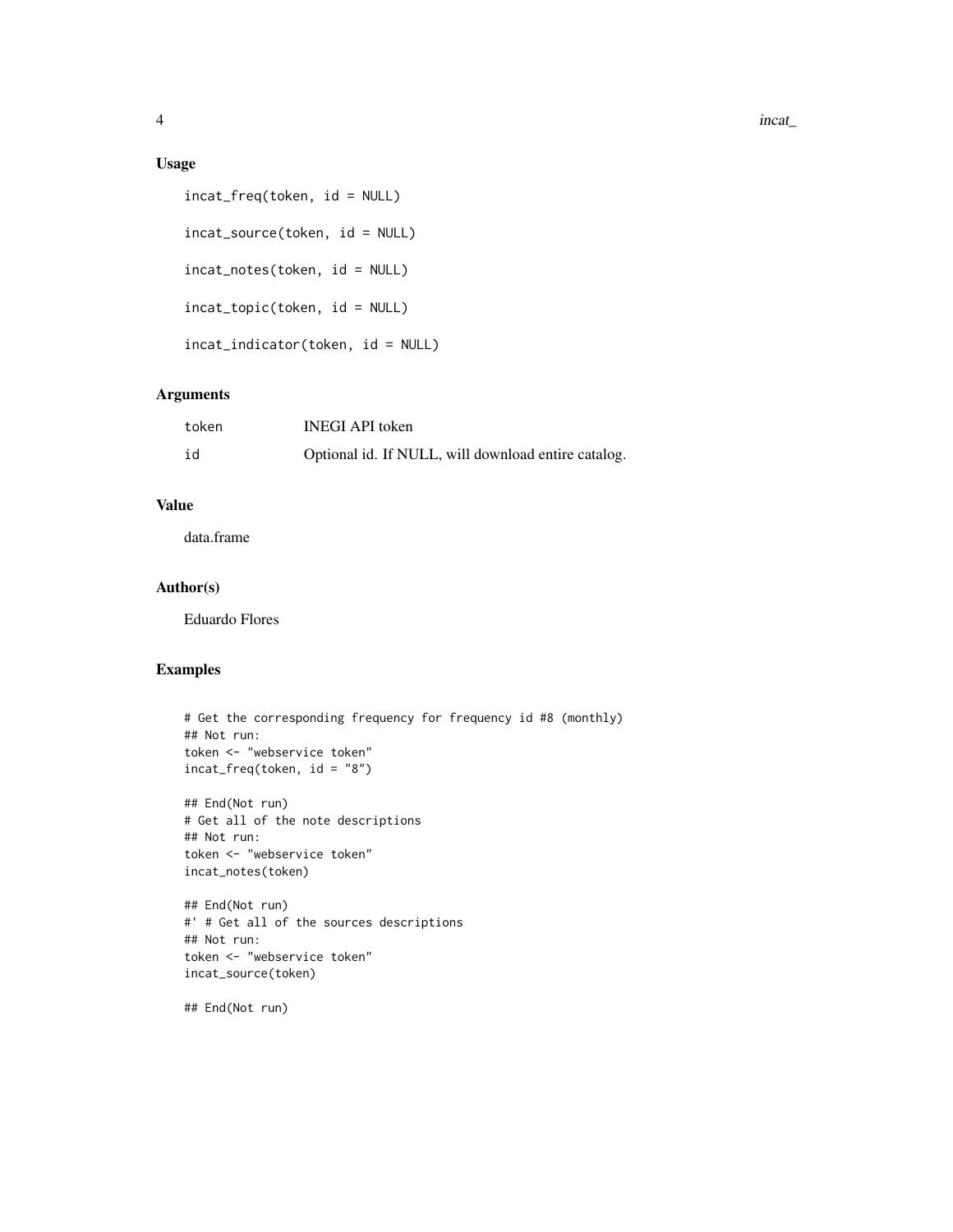<span id="page-4-0"></span>

Neumonics are shorthand names for series of economic data, akin to the Fed FRED names. This catalog downloads the neumonic with the indicator code, to easily match with an API call. This catalog is maintained by INEGI.

#### Usage

```
incat_neumonics()
```
#### Value

data.frame

#### Author(s)

Eduardo Flores

#### Examples

## Not run: catalog <- incat\_neumonics()

## End(Not run)

#### inegi\_bop *Balance of Payments for Mexico*

#### Description

Returns Current Account revenue, expenses and total and Financial Account total, errors, reservs and adjustments for Mexico.

#### Usage

inegi\_bop(token)

#### Arguments

token API token supplied by INEGI

#### Value

Data.frame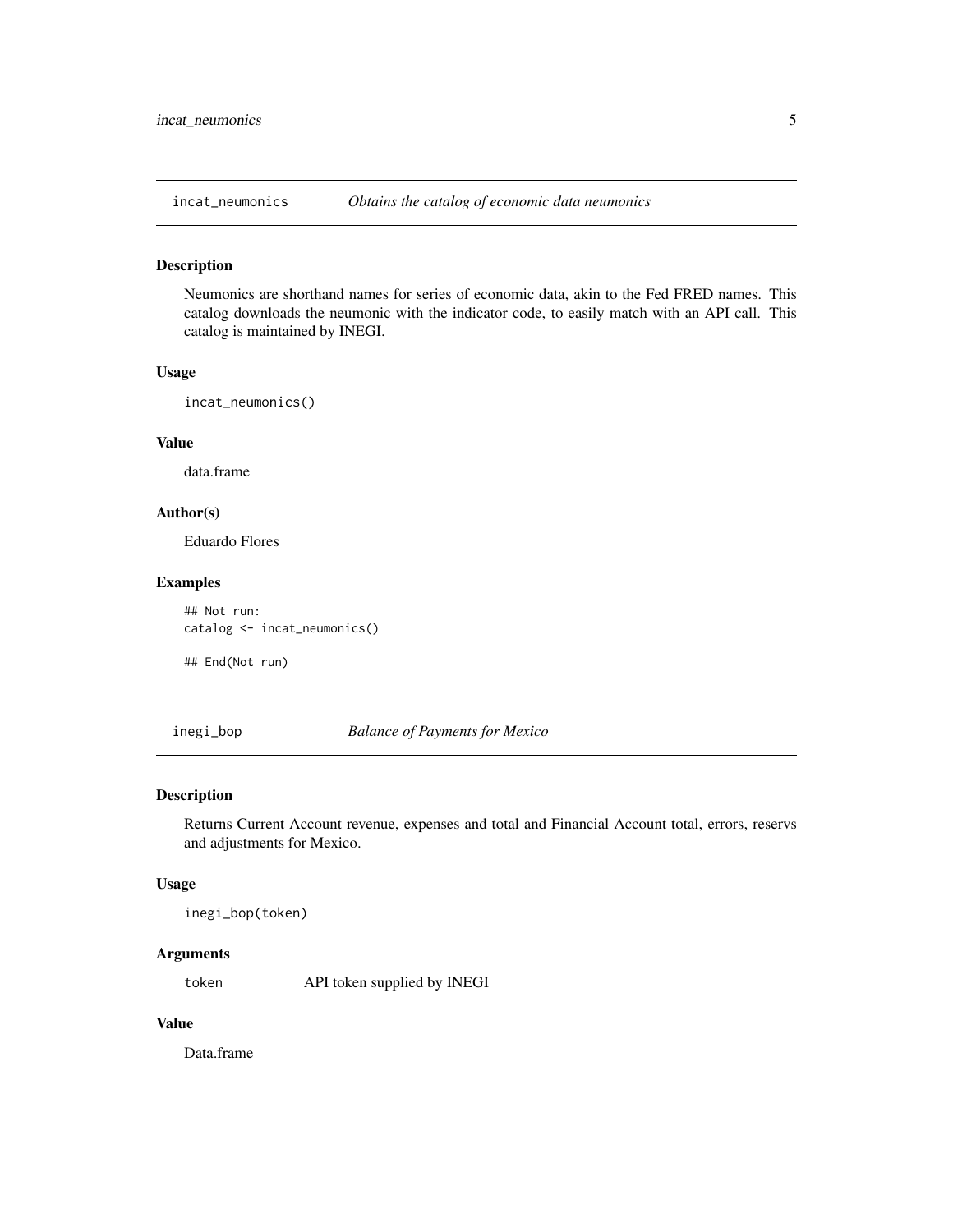#### <span id="page-5-0"></span>Author(s)

Eduardo Flores

#### Examples

```
## Not run:
token <- "webservice_token"
balance_of_payments <- inegi_bop(token)
```
## End(Not run)

inegi\_denue *Returns DENUE businesses*

#### Description

Returns data.frame with businesses registered in DENUE in the vicinity of supplied coordinates.

#### Usage

inegi\_denue(latitud, longitud, token, meters = 250, keyword = "todos")

#### Arguments

| latitud  | Character vector with latitud (in decimals)                                      |
|----------|----------------------------------------------------------------------------------|
| longitud | Character vector with longitud (in decimals)                                     |
| token    | API token supplied by INEGI                                                      |
| meters   | Meters to search in a circle from coordinates. Defaults to 250                   |
| keyword  | Keyword to search in business description (in spanish). Defaults to all (todos). |

#### Value

Data.frame

#### Author(s)

Eduardo Flores

#### Examples

```
# All businesses in a 1 km radius from the Macroplaza in Monterrey, Mex.
## Not run:
token<-"webservice_token"
latitud<- 25.669194
longitud<- -100.30990
businesses <- inegi_denue(latitud, longitud, token, meters = 1000)
```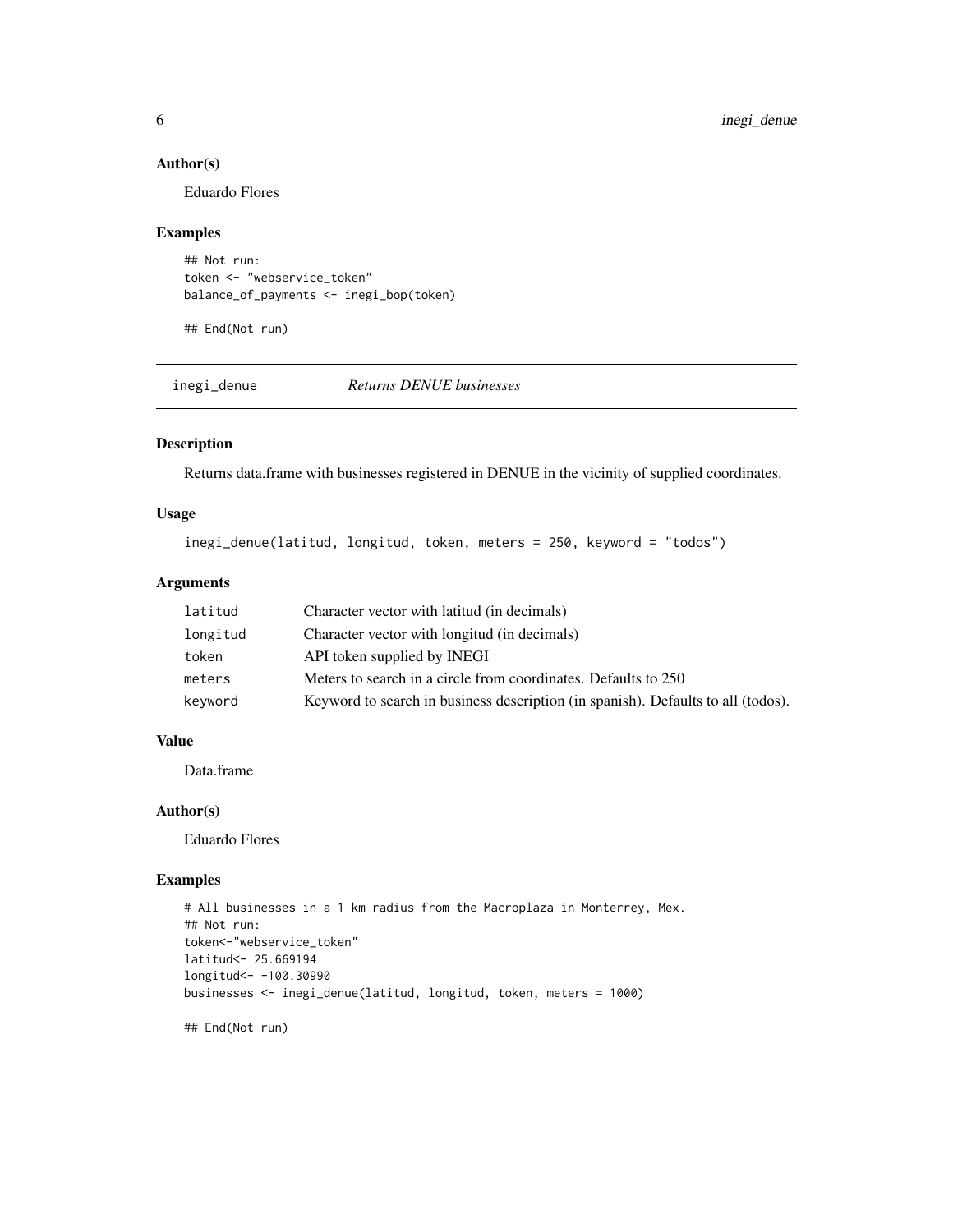<span id="page-6-0"></span>inegi\_denue\_grid *Find businesses in a grid larger than 5 kms*

#### Description

Returns data.frame with businesses registered in the DENUE in spaces larger than 5 kilometers. Calls make\_grid. Functions contributed by Arturo Cardenas <https://github.com/arturocm>.

#### Usage

```
inegi_denue_grid(lat1, lat2, lon1, lon2, token, meters = 5000,
 keyword = "todos", space_lat = 0.07, space_lon = 0.07,
 uniquenly = TRUE)
```
#### Arguments

| lat1             | First corner (latitud)                                      |
|------------------|-------------------------------------------------------------|
| lat2             | Second corner (latitud)                                     |
| 1 <sub>on1</sub> | First corner (longitud)                                     |
| lon2             | Second corner (longitud)                                    |
| token            | API token supplied by INEGI                                 |
| meters           | Distance in meters to search by coordinate                  |
| keyword          | Keyword of businesses to include. Defaults to all ("todos") |
| space_lat        | Space between latitud coordinates defaults to 0.07 degrees  |
| space_lon        | Space between longitud coordinates defaults to 0.07 degrees |
| uniqueonly       | Default = TRUE, eliminates duplicate businesses             |

#### Details

Makes a loop for each pair of coordinates, creating a grid to extract businesses inside. Uses maximum and minimum coordinate pairs to draw frame.

#### Value

Data.frame

#### Author(s)

Arturo Cardenas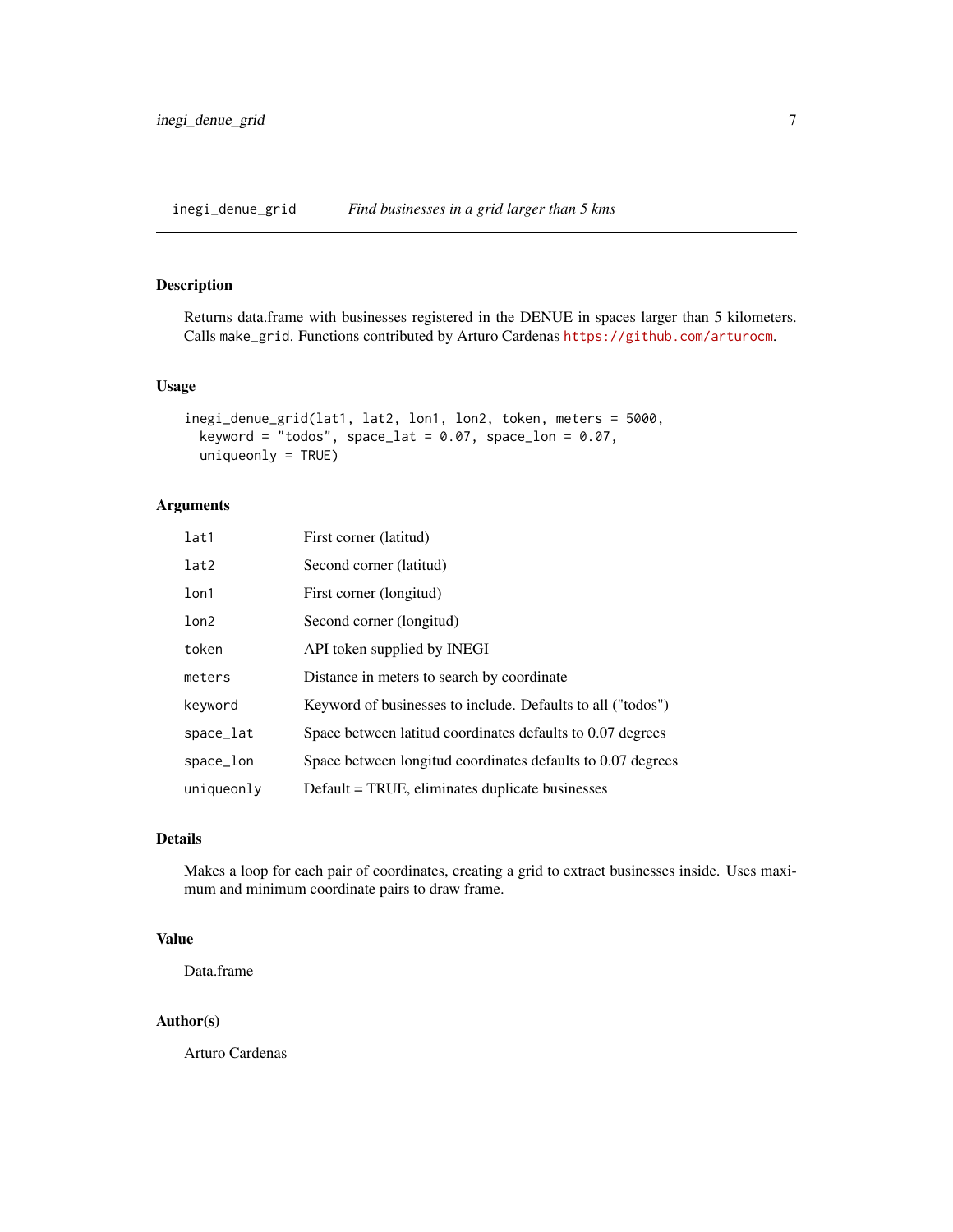#### Examples

```
## Not run:
token<-"webservice_token"
latitud1 <- 25.669194
latitud2 <- 25.169194
longitud1 <- -100.30990
longitud2 <- -101.20102
businesses <- inegi_denue_grid(latitud1, latitud2, longitud1, longitud2, token)
## End(Not run)
```
inegi\_denue\_stats *Returns statistics of coordinate*

#### Description

Returns basic statistics of businesses, using DENUE, in the vecinity of coordinates.

#### Usage

```
inegi_denue_stats(latitud_vector, longitud_vector, token, meters = 250,
 keyword = "todos")
```
#### Arguments

|                 | latitud_vector number of column in data with latitud column |
|-----------------|-------------------------------------------------------------|
| longitud_vector |                                                             |
|                 | number of column in data with longitud column               |
| token           | API token supplied by INEGI                                 |
| meters          | Distance in meters to search by coordinate                  |
| keyword         | Keyword of businesses to include. Defaults to all ("todos") |

### Details

Some columns, like employee numbers are experimental (the employees are added considering size of company).

#### Value

Data.frame

#### Author(s)

Eduardo Flores

<span id="page-7-0"></span>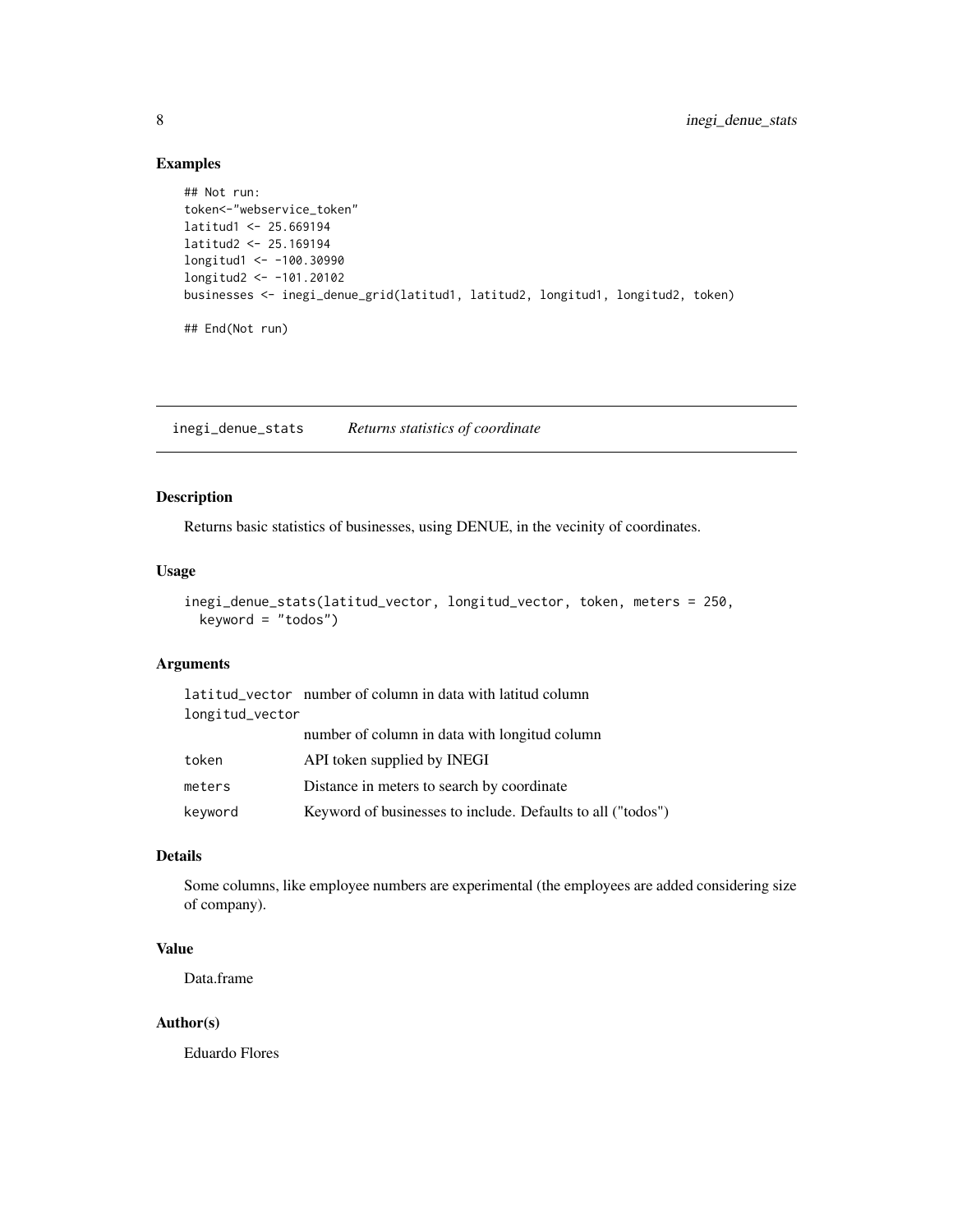#### <span id="page-8-0"></span>inegi\_destiny 9

#### Examples

```
## Not run:
token<-"webservice_token"
df \leq as.data.frame(latitud = c(25.669194, 25.121194),
                 longitud = c(-100.30990, -99.81923))
stats \leq denue_varios_stats(data = df,
                         col\_lat = 1,
                         col\_long = 2,
                         metros = 500
```
## End(Not run)

inegi\_destiny *Returns INEGI destiny id's with matching searches*

#### Description

Returns data.frame with id's and coordinates that match with the API names.

#### Usage

inegi\_destiny(search, token)

#### Arguments

| search | Character vector to search for    |
|--------|-----------------------------------|
| token  | Sakbe API token supplied by INEGI |

#### Value

Data.frame

#### Author(s)

Eduardo Flores

#### Examples

```
# All id's in Monterrey, Mex.
## Not run:
token <- "webservice_token"
dest_ids <- inegi_destiny("monterrey", token)
```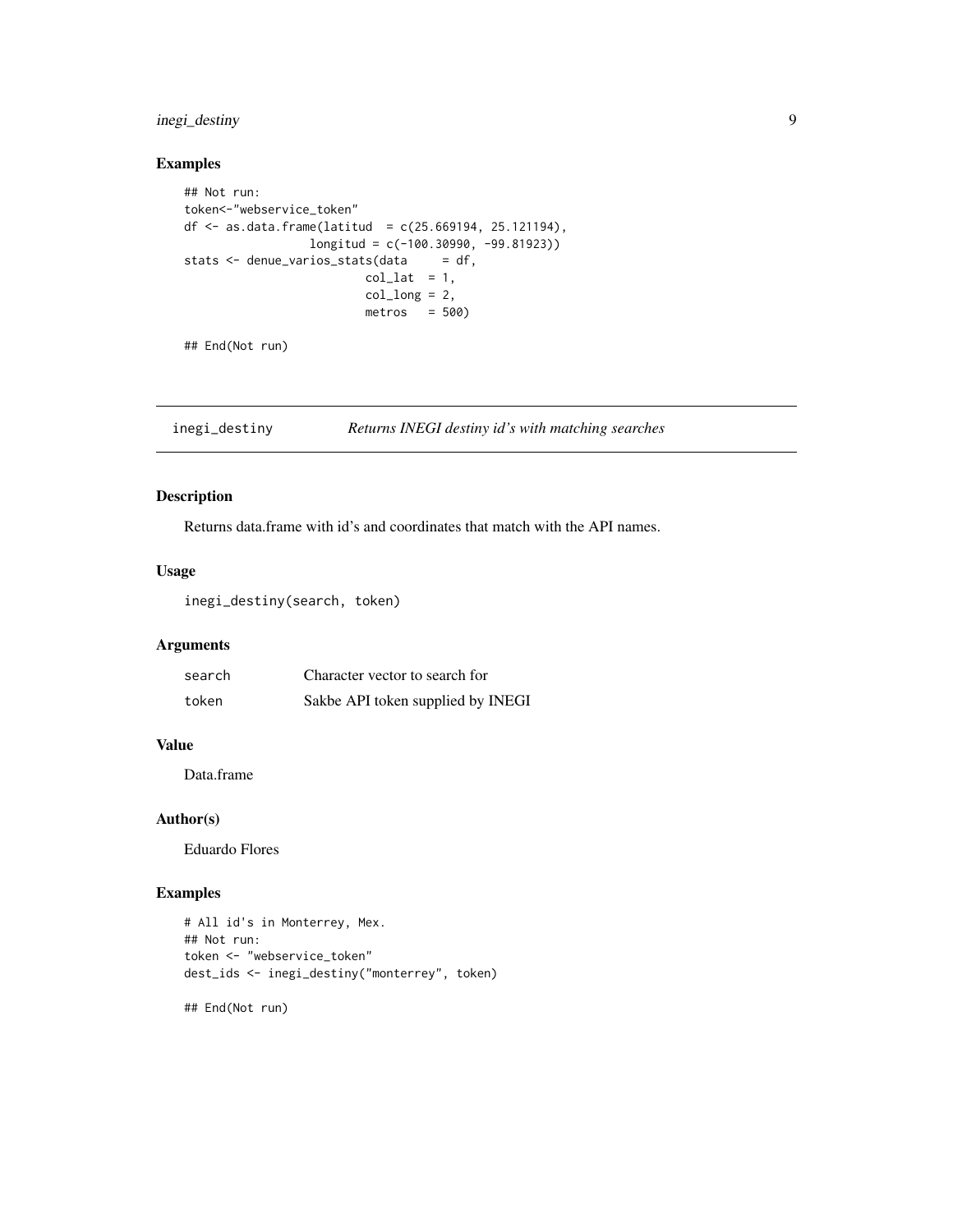<span id="page-9-0"></span>inegi\_partner\_exports *Exports of Mexico to trade partners*

#### Description

Returns exports to main trading partners of all products. Regions are the following: United States, Canada, China, CentralAmerica, SouthAmerica

#### Usage

inegi\_partner\_exports(token)

#### Arguments

token API token supplied by INEGI

#### Value

data.frame

#### Author(s)

Eduardo Flores

#### Examples

```
## Not run:
token <- "webservice_token"
xbycountry <- inegi_partner_exports(token)
```
## End(Not run)

inegi\_route *Returns the route between two points in Mexico*

#### Description

Uses SAKBE API to return a route between two destiny id's considering the given parameters.

#### Usage

```
inegi_route(from, to, token, pref, vehicle, calc_cost = FALSE,
 rawJSON = FALSE)
```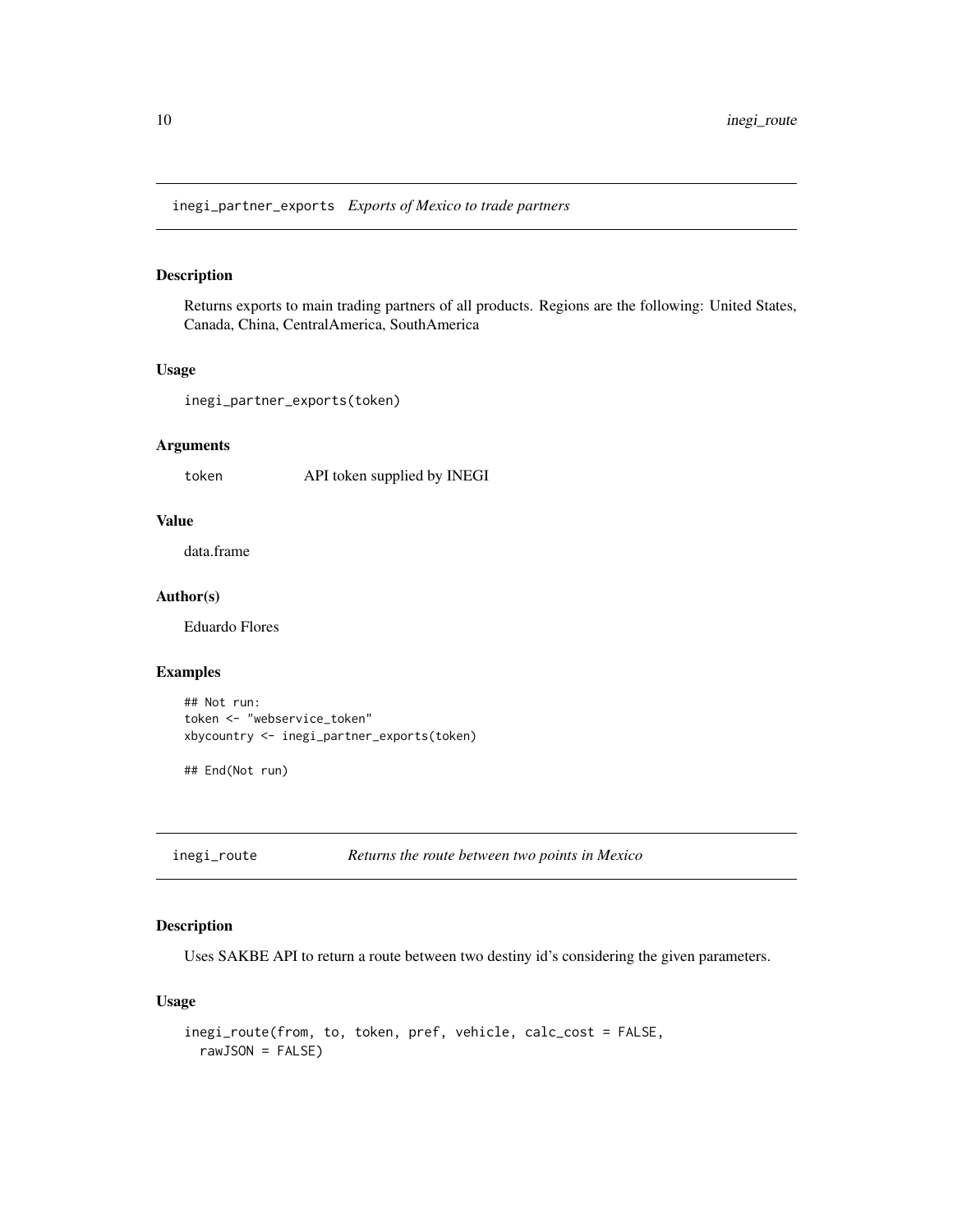#### inegi\_route 11

#### Arguments

| from      | Destiny id from where the route begins                                                                                                                                                                                                                                                                                                                               |
|-----------|----------------------------------------------------------------------------------------------------------------------------------------------------------------------------------------------------------------------------------------------------------------------------------------------------------------------------------------------------------------------|
| to        | Destiny id of end of route                                                                                                                                                                                                                                                                                                                                           |
| token     | Sakbe API token supplied by INEGI                                                                                                                                                                                                                                                                                                                                    |
| pref      | Preference for road: $1 =$ with tolls (cuota), $2 =$ without tolls (libre), $2 =$ suggested<br>route                                                                                                                                                                                                                                                                 |
| vehicle   | Vehicle choice: $0 = \text{motorcycle}$ , $1 = \text{auto}$ , $2 = \text{two axis bus}$ , $3 = \text{three axis bus}$ ,<br>$4 =$ four axis bus, $5 =$ two axis truck, $6 =$ three axis truck, $7 =$ four axis truck, 8<br>= five axis truck, $9 = \text{six axis}$ truck, $10 = \text{seven axis}$ truck, $11 = \text{eight axis}$ truck,<br>$12$ = nine axis truck. |
| calc_cost | if TRUE will use the price of gasoline to calculate total cost of trip. Very exper-<br>imental, defaults to FALSE.                                                                                                                                                                                                                                                   |
| rawJSON   | if TRUE returns only the JSON data, not parsed                                                                                                                                                                                                                                                                                                                       |

#### Value

list

#### Note

To calculate the cost, it is wiser to use the more conservative estimate. Thus, this function assumes a premium type of gasoline (the most expensive) at the lower end bound of fuel-efficiency (11 kms per liter)

#### Author(s)

Eduardo Flores

#### References

See the official API here: http://www.inegi.org.mx/desarrolladores/sakbe/apisakbe.aspx

#### Examples

```
# Macroplaza in Monterrey to Mexico City airport.
## Not run:
token <- "webservice_token"
route \le inegi_route(from = 6940, to = 57, token, pref = 2, vehicle = 1)
## End(Not run)
```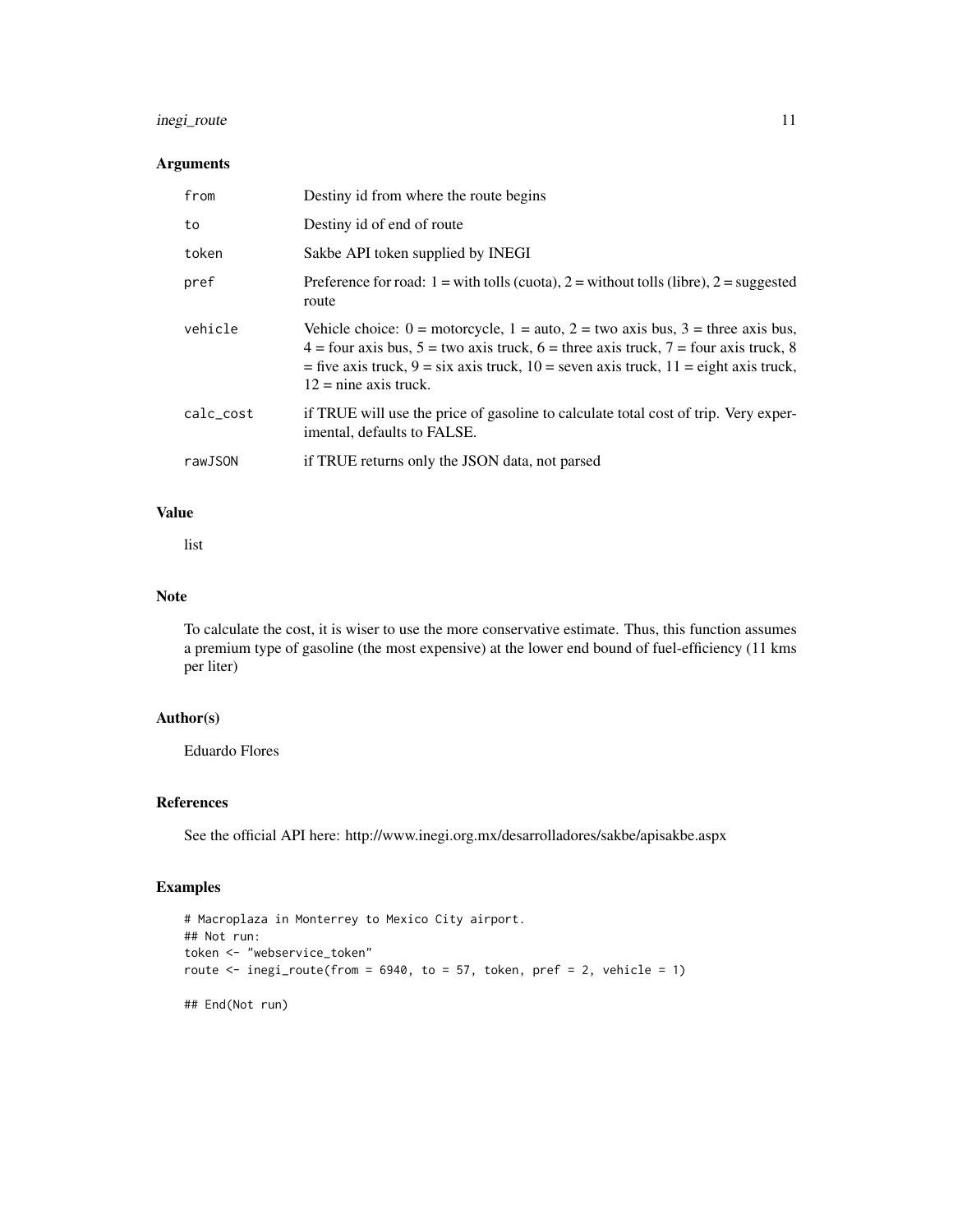<span id="page-11-0"></span>

Returns indexes of economic sector as defined in INEGI (subsectors of IGAE). None of the series are seasonally adjusted.

#### Usage

```
inegi_sectors(token)
```
#### Arguments

token API token supplied by INEGI

#### Value

data.frame

#### Author(s)

Eduardo Flores

#### Examples

```
## Not run:
token <- "webservice_token"
sectors <- inegi_sectors(token)
```
## End(Not run)

inegi\_series *Returns INEGI data series*

#### Description

Returns a data.frame with the time series chosen from INEGI webservice. If the parameter Metadata is TRUE, a list is returned with two objects: data and metadata.

#### Usage

```
inegi_series(series_id, token, geography = "00", database = "BIE",
 metadata = FALSE, lastonly = FALSE, as_tt = FALSE,
 as_compact = FALSE)
```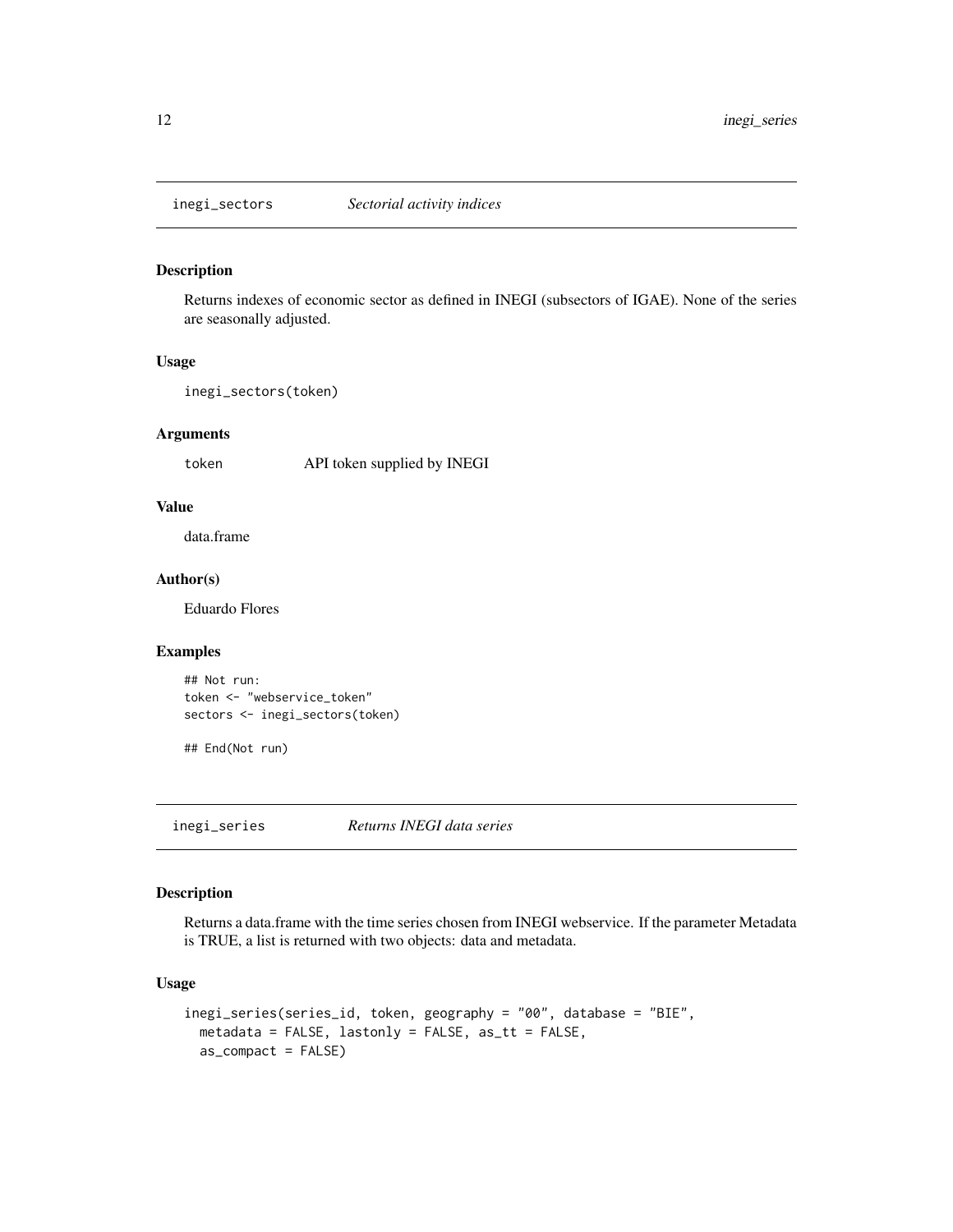#### inegi\_series 13

#### Arguments

| series_id  | an indicator ID. These are obtained via the INEGI API documentation.                                                                                                                                                                                                          |
|------------|-------------------------------------------------------------------------------------------------------------------------------------------------------------------------------------------------------------------------------------------------------------------------------|
| token      | API token supplied by INEGI.                                                                                                                                                                                                                                                  |
| geography  | Geography code of INEGI. Defaults to 00 (National)                                                                                                                                                                                                                            |
| database   | Is the id from BIE (Banco de Informacion Economica) or BISE (Banco de Indi-<br>cadores)? Defaults to BIE. To learn more about what database your indicator is<br>stored in, visit INEGI docs.                                                                                 |
| metadata   | Defaults to FALSE, if TRUE, returns a list with metadata information.                                                                                                                                                                                                         |
| lastonly   | Do you want only the last observation? Defaults to FALSE.                                                                                                                                                                                                                     |
| $as$ _tt   | Do you want the output of the data. frame to be a tibble time object? Defaults to<br>FALSE.                                                                                                                                                                                   |
| as_compact | Do you want the output always as a data. frame or time tibble? If the output<br>contains metadata, each data point will be replicated in a column. If the output<br>does not contain metadata there is no change. Previously, this was achieved with<br>compact_inegi_series. |

#### Value

data.frame or list

#### Note

Adding the entire INEGI URL as a series is deprecated since v3, due to a change of API specifications in INEGI. INEGI docs can be found at: [https://www.inegi.org.mx/servicios/api\\_](https://www.inegi.org.mx/servicios/api_indicadores.html) [indicadores.html](https://www.inegi.org.mx/servicios/api_indicadores.html). Coercing biweekly indicators to monthly is also deprecated inside this function. Use tibbletime functions to coerce instead.

#### Author(s)

Eduardo Flores

#### Examples

```
## Not run:
# General INPC series
token <- "webservice_token"
inpc_id <- "216064"
INPC <- inegi_series(inpc_id, token)
```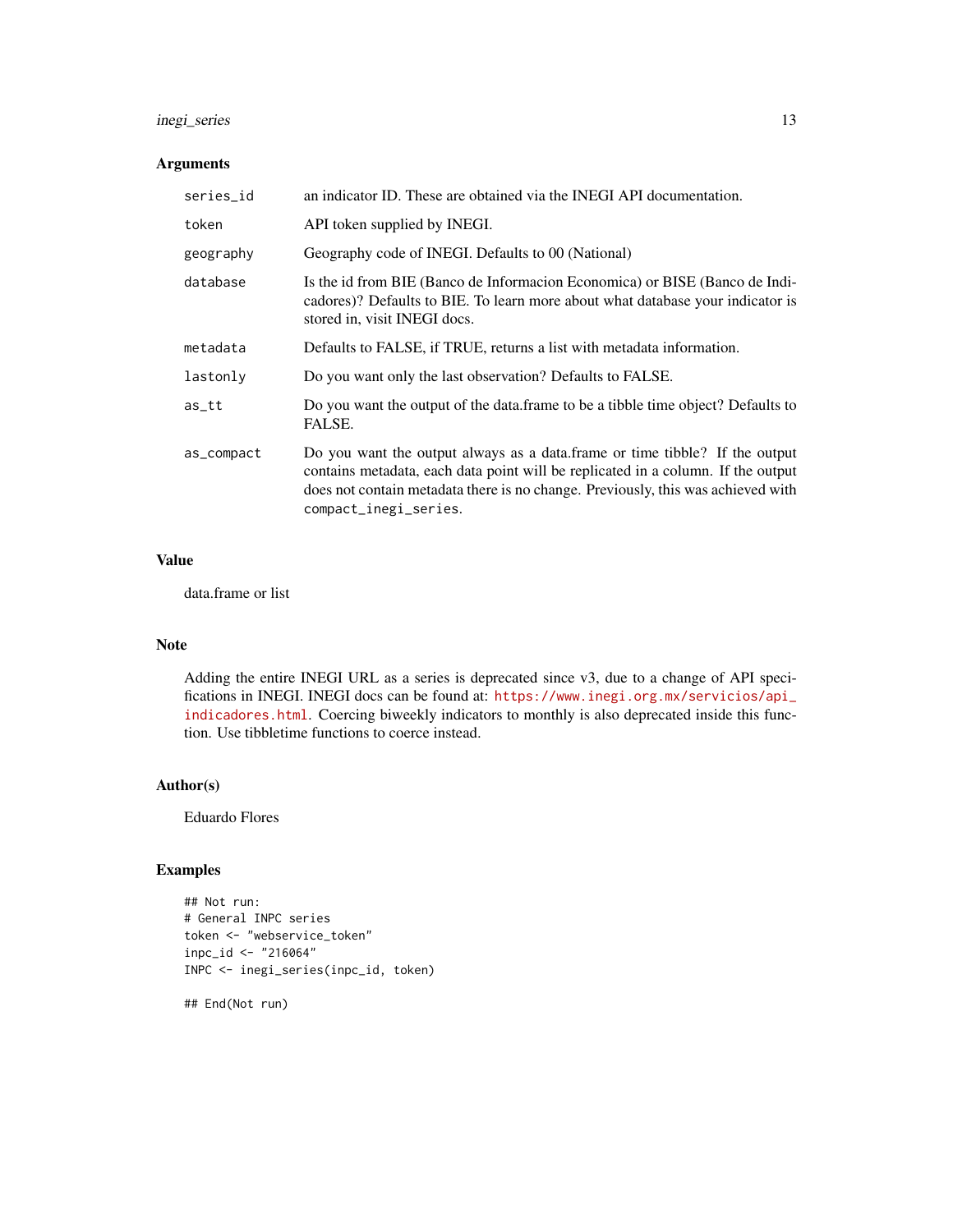<span id="page-13-0"></span>Returns a data.frame with multiple time series chosen from INEGI webservice. The output will always be a data.frame (not tibble) with compacted metadata. (See inegi\_series to understand as\_tt = FALSE and as\_compact = TRUE).

#### Usage

```
inegi_series_multiple(series_id, token, names = NULL, geography = "00",
 database = "BIE")
```
#### Arguments

| series_id | A vector of indicator ID's. These are obtained via the INEGI API documenta-<br>tion.                                                                                                          |
|-----------|-----------------------------------------------------------------------------------------------------------------------------------------------------------------------------------------------|
| token     | API token supplied by INEGI.                                                                                                                                                                  |
| names     | Optional vector of names to assign to each id. If NULL, a numerical index is<br>assigned.                                                                                                     |
| geography | Geography code of INEGI. Defaults to 00 (National)                                                                                                                                            |
| database  | Is the id from BIE (Banco de Informacion Economica) or BISE (Banco de Indi-<br>cadores). Defaults to BIE. To learn more about what database your indicator is<br>stored in, visit INEGI docs. |

#### Value

data.frame

#### Note

Adding the entire INEGI URL as a series is deprecated since v3, due to a change of API specifications in INEGI. INEGI docs can be found at: [https://www.inegi.org.mx/servicios/api\\_](https://www.inegi.org.mx/servicios/api_indicadores.html) [indicadores.html](https://www.inegi.org.mx/servicios/api_indicadores.html). Coercing biweekly indicators to monthly is also deprecated inside this function. Use tibbletime functions to coerce instead.

#### Author(s)

Eduardo Flores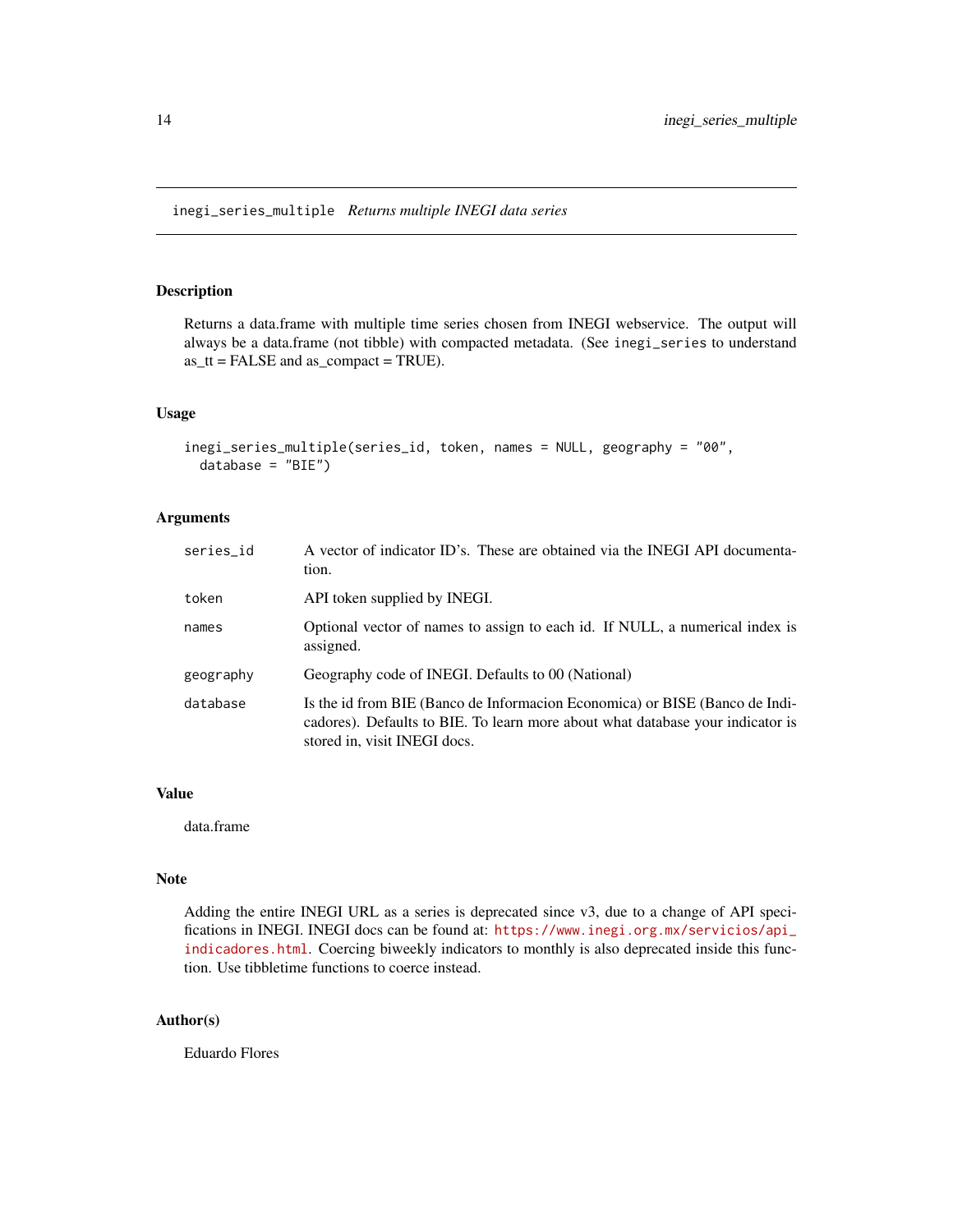#### <span id="page-14-0"></span>inegi\_stind 15

#### Examples

```
## Not run:
# General INPC series
token <- "webservice_token"
some_series <- c("216064", "216097")
result <- inegi_series_multiple(some_series, token)
```
## End(Not run)

inegi\_stind *Student Price Index*

#### Description

Returns the student price index. See <http://enelmargen.org/ds/ipe/> for more information.

#### Usage

```
inegi_stind(token)
```
#### Arguments

token API token supplied by INEGI

#### Value

Data.frame

#### Author(s)

Eduardo Flores

#### Examples

```
## Not run:
token <- "webservice_token"
studentinflation <- inegi_stind(token)
```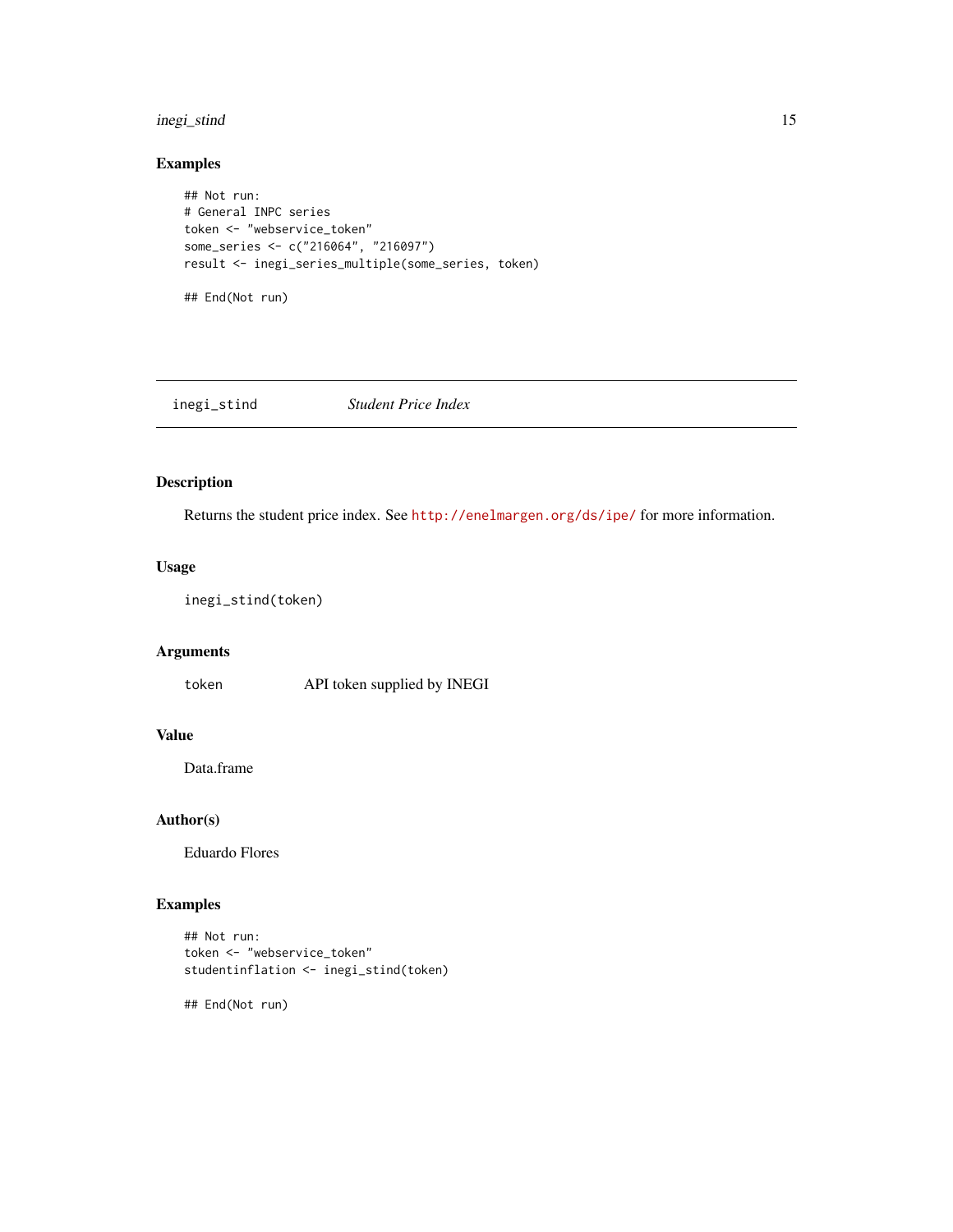<span id="page-15-0"></span>

Returns the terms of trade for Mexico, defined as the price index of exports over the price index of imports.

#### Usage

inegi\_tot(token)

#### Arguments

token API token supplied by INEGI

#### Value

data.frame

### Author(s)

Eduardo Flores

#### Examples

```
## Not run:
token <- "webservice_token"
tot <- inegi_tot(token)
```
## End(Not run)

inegi\_tradebal *Trade balance*

#### Description

Returns exports, imports and trade balance (all products, services and countries) in a data.frame. Wrapper for inegi\_series() and YoY().

#### Usage

inegi\_tradebal(token)

#### Arguments

token API token supplied by INEGI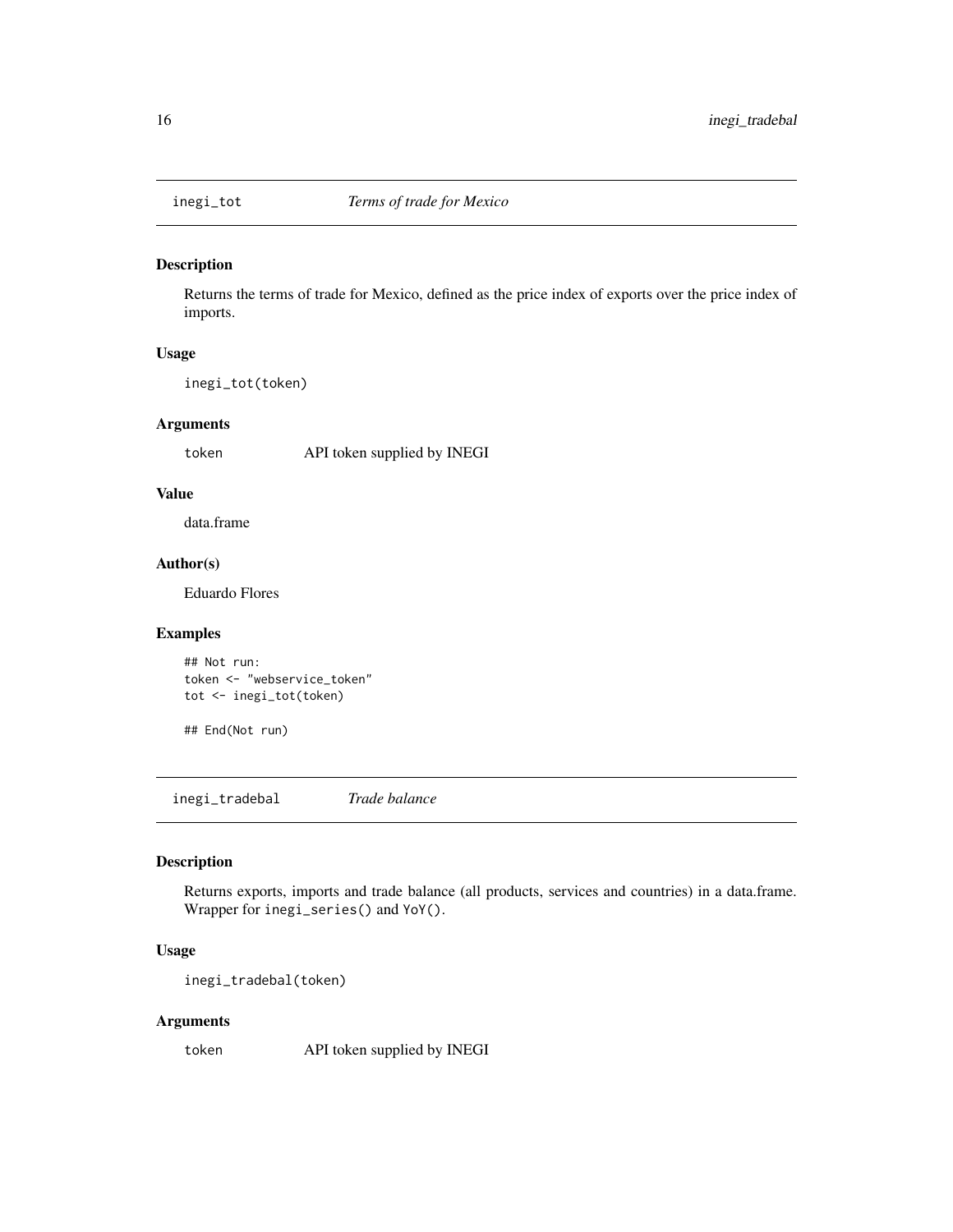<span id="page-16-0"></span>inind\_ 17

#### Value

data.frame

#### Author(s)

Eduardo Flores

#### Examples

## Not run: token<-"webservice\_token" external\_com <- inegi\_tradebal(token)

## End(Not run)

inind\_ *INEGI Direct Indicators*

#### Description

Returns common indicators, for simplicity. Will return as a list, with metadata and tibble time dataframe.

#### Usage

```
inind_commerce(token)
```
inind\_auto(token)

inind\_gdp(token)

inind\_fx(token)

inind\_unemp(token)

inind\_prices(token)

#### Arguments

token API token supplied by INEGI

#### Details

inind\_commerce = terciary industrial activity (commercial activity monthly). inind\_auto = auto production. innind\_gpd = Gross Domestic Product. inind\_fx = USDMXN Exchange rate. inind\_unemp = Unemployment rate. inind\_prices = National price index (for inflation).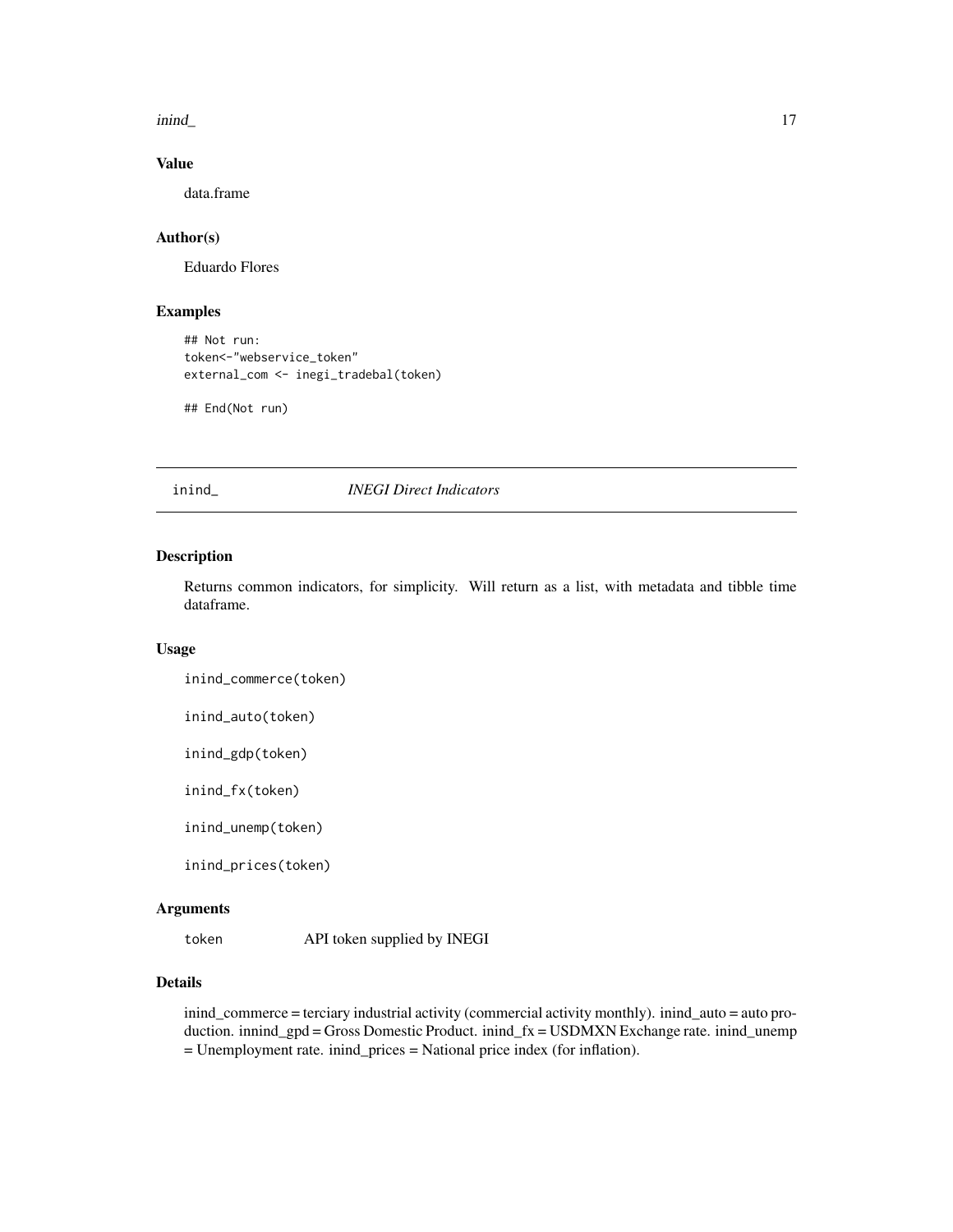#### Value

Data.frame

#### Author(s)

Eduardo Flores

#### Examples

```
## Not run:
token<-"webservice_token"
commerce_rate <- inind_commerce(token)
```
## End(Not run)

#### make\_grid *Makes a grid set of coordinates*

#### Description

Returns a set of coordinates that intertwine to create an area larger than 5 kilometers. Suggestion by Arturo Cardenas <https://github.com/arturocm>.

#### Usage

```
make_grid(lat1, lat2, lon1, lon2, space_lat = 0.07, space_lon = 0.07)
```
#### Arguments

| lat1      | First corner (latitud). Must be numeric.                    |
|-----------|-------------------------------------------------------------|
| lat2      | Second corner (latitud). Must be numeric.                   |
| lon1      | First corner (longitud). Must be numeric.                   |
| lon2      | Second corner (longitud). Must be numeric.                  |
| space_lat | Space between latitud coordinates defaults to 0.07 degrees  |
| space_lon | Space between longitud coordinates defaults to 0.07 degrees |

#### Value

Data.frame

### Author(s)

Arturo Cardenas

#### See Also

denue\_grid

<span id="page-17-0"></span>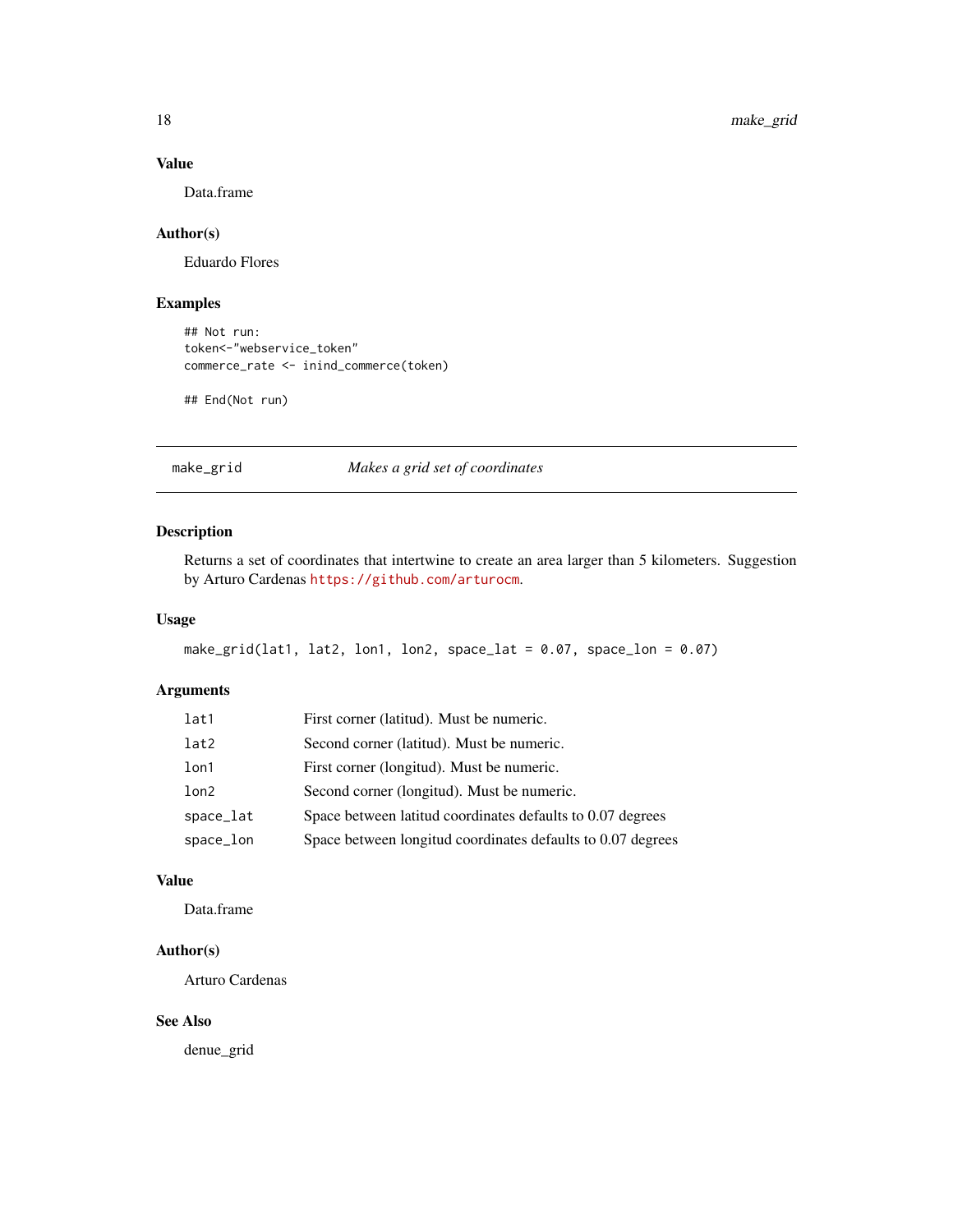make\_grid 19

## Examples

latitud1 <- 25.66919 latitud2 <- 25.169194 longitud1 <- -100.30990 longitud2 <- -101.20102 setofcoords <- make\_grid(latitud1, latitud2, longitud1, longitud2)